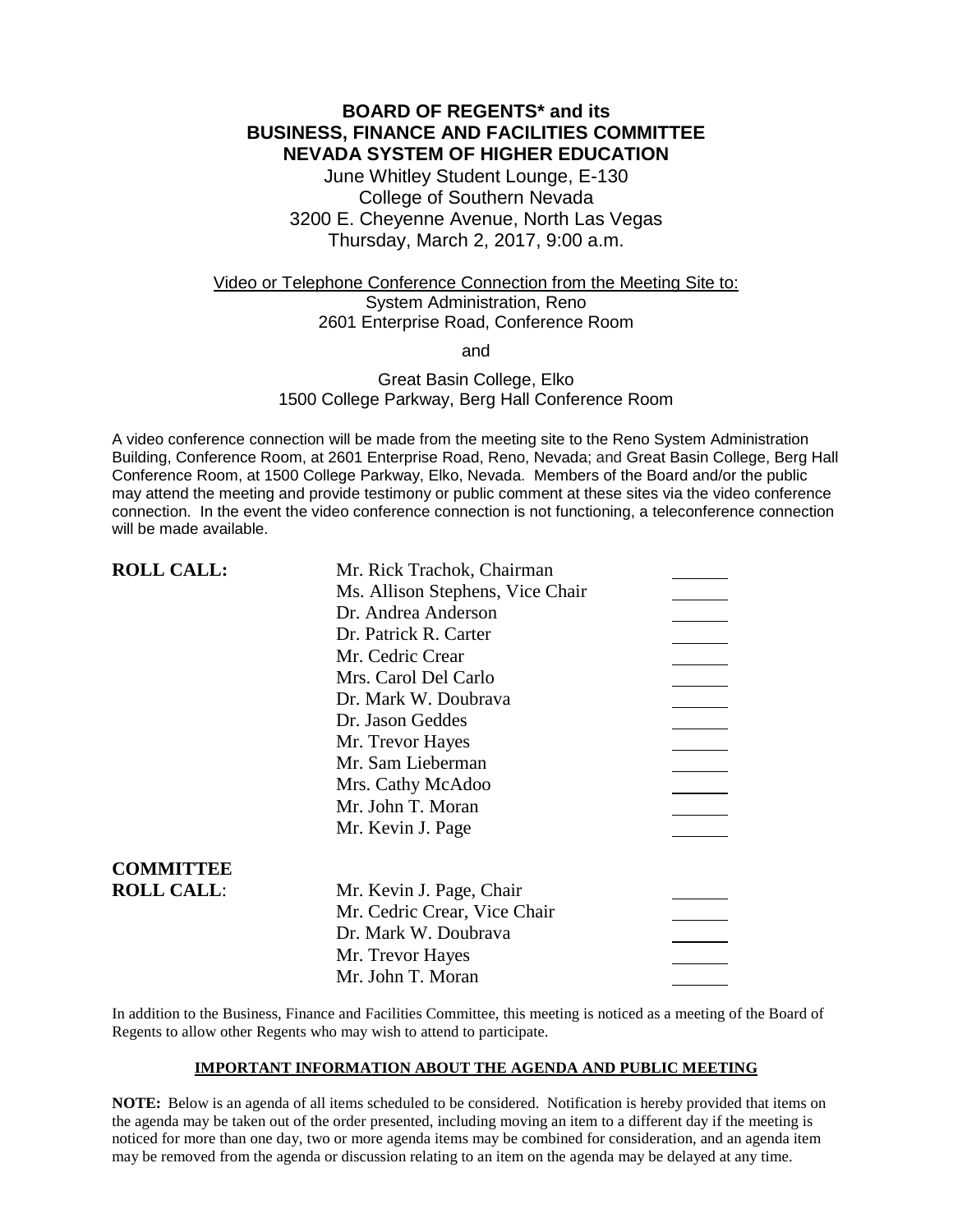### Business, Finance & Facilities Committee Agenda **Page 2** Assessment Rage 2 03/02/17

In accordance with the Board of Regents' Bylaws, Title I, Article V, Section 20, items voted on may be the subject of a motion to reconsider at this meeting. A motion to reconsider an item may be made at any time before adjournment of this meeting. Similarly, if an item is tabled at any time during the meeting, it may, by proper motion and vote, be taken from the table and thereafter be the subject of consideration and action at any time before adjournment of this meeting.

\*The Board of Regents, at its regularly scheduled meetings, meets concurrently with its Committees (the Academic, Research and Student Affairs Committee; the Audit Committee; the Business, Finance and Facilities Committee; the Cultural Diversity and Title IX Compliance Committee; the Health Sciences System Committee; and the Investment Committee). The Board's Committee meetings take place in accordance with the agendas published for those Committees. Regents who are not members of the Committees may attend the Committee meetings and participate in the discussion of Committee agenda items. However, action items will only be voted on by the members of each Committee, unless a Regent is temporarily made a member of that Committee under Board of Regents' Bylaws, Title 1, Article VI, Section 6. The full Board of Regents will consider Committee action items in accordance with the Board of Regents' agenda published for the current or for a subsequent meeting.

In accordance with the Board of Regents' Bylaws, Title 1, Art. V, Section 13, a quorum may be gained by telephonic hookup.

Some agenda items are noted as having accompanying reference material. Reference material may be accessed on the electronic version of the agenda by clicking the reference link associated with a particular item. The agenda and associated reference material may also be accessed on the Internet by visiting the Board of Regents' website at:

<http://system.nevada.edu/Nshe/index.cfm/administration/board-of-regents/meeting-agendas/>

Many public libraries have publicly accessible computer terminals. Copies of the reference material and any additional support materials that are submitted to the Board of Regents' Office and then distributed to the members of the Board of Regents after the mailing of this agenda but before the meeting, will be made available as follows: 1. Copies of any such materials are available at the Board of Regents' Office at 2601 Enterprise Road, Reno, Nevada and the Board of Regents' Office at 4300 South Maryland Parkway, Las Vegas, Nevada. A copy may be requested by calling Angela R. Palmer at (775) 784-3465; 2. Copies of any such materials will also be available at the meeting site.

Reasonable efforts will be made to assist and accommodate physically disabled persons attending the meeting. Please call the Board office at (775) 784-4958 in advance so that arrangements may be made.

### **1. PUBLIC COMMENT INFORMATION ONLY**

Public comment will be taken during this agenda item. No action may be taken on a matter raised under this item until the matter is included on an agenda as an item on which action may be taken. Comments will be limited to three minutes per person. Persons making comment will be asked to begin by stating their name for the record and to spell their last name. The Committee Chair may elect to allow additional public comment on a specific agenda item when that agenda item is being considered.

In accordance with Attorney General Opinion No. 00-047, as restated in the Attorney General's Open Meeting Law Manual, the Committee Chair may prohibit comment if the content of that comment is a topic that is not relevant to, or within the authority of, the Board of Regents, or if the content is willfully disruptive of the meeting by being irrelevant, repetitious, slanderous, offensive, inflammatory, irrational or amounting to personal attacks or interfering with the rights of other speakers.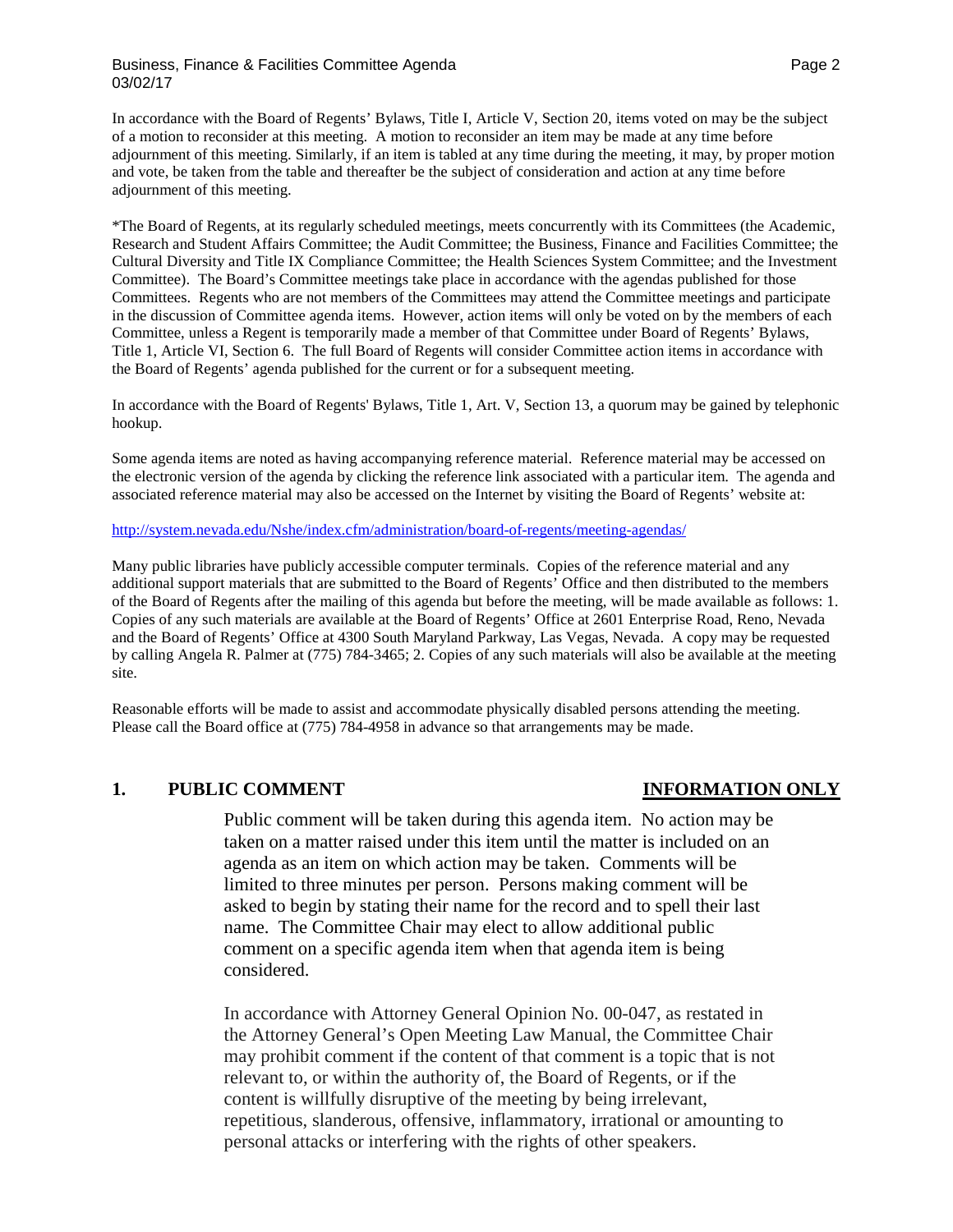Business, Finance & Facilities Committee Agenda **Page 3** Page 3 03/02/17

Consent items will be considered together and acted on in one motion unless an item is removed to be considered separately by the Committee.

**2a. MINUTES FOR POSSIBLE ACTION**

Request is made for approval of the December 1, 2016, meeting minutes. *[\(Ref. BFF-2a\)](http://system.nevada.edu/tasks/sites/Nshe/assets/File/BoardOfRegents/Agendas/2017/mar-mtgs/bff-refs/BFF-2a.pdf)*

# **2b. 2016 SELF-SUPPORTING SUMMER FOR POSSIBLE ACTION SCHOOL/CALENDAR YEAR BUDGETS, BUDGET TO ACTUAL COMPARISON**

The Committee may approve acceptance of the 2016 Self-Supporting Summer School and Calendar Year Budgets, Budget to Actual Comparison Report, for the NSHE. *[\(Ref. BFF-2b\(1\)](http://system.nevada.edu/tasks/sites/Nshe/assets/File/BoardOfRegents/Agendas/2017/mar-mtgs/bff-refs/BFF-2b(1)%20.pdf) & [Ref. BFF-2b\(2\)\)](http://system.nevada.edu/tasks/sites/Nshe/assets/File/BoardOfRegents/Agendas/2017/mar-mtgs/bff-refs/BFF-2b(2)%20.pdf)*

# **2c. MID-YEAR FISCAL YEAR 2016 – 2017 FOR POSSIBLE ACTION SELF-SUPPORTING BUDGETS & 2017 SUMMER SCHOOL/CALENDAR YEAR BUDGETS**

The Committee may approve acceptance of the NSHE Mid-Year Self-Supporting Budgets for Fiscal Year 2016 – 2017 and the Self-Supporting Summer School/Calendar Year Budgets for Calendar Year 2017. *[\(Ref. BFF-2c\(1\)](http://system.nevada.edu/tasks/sites/Nshe/assets/File/BoardOfRegents/Agendas/2017/mar-mtgs/bff-refs/BFF-2c(1).pdf) & [Ref. BFF-2c\(2\)\)](http://system.nevada.edu/tasks/sites/Nshe/assets/File/BoardOfRegents/Agendas/2017/mar-mtgs/bff-refs/BFF-2c(2).pdf)*

# 2d. **SECOND QUARTER FISCAL YEAR FOR POSSIBLE ACTION 2016** – **2017 NSHE ALL FUNDS REPORT**

The Committee may approve acceptance of the Second Quarter Fiscal Year 2016 – 2017 All Funds Report for the NSHE. *[\(Ref. BFF-2d\(1\)](http://system.nevada.edu/tasks/sites/Nshe/assets/File/BoardOfRegents/Agendas/2017/mar-mtgs/bff-refs/BFF-2d(1).pdf) & [Ref. BFF-2d\(2\)\)](http://system.nevada.edu/tasks/sites/Nshe/assets/File/BoardOfRegents/Agendas/2017/mar-mtgs/bff-refs/BFF-2d(2).pdf)*

# **2e. SECOND QUARTER FISCAL YEAR 2016** – **2017 FOR POSSIBLE ACTION BUDGET TRANSFERS, STATE SUPPORTED OR SELF-SUPPORTING OPERATING BUDGETS**

The Committee may approve acceptance of the Report of the Second Quarter Fiscal Year 2016 – 2017 Budget Transfers of State Supported or Self-Supporting Operating Budget Funds Between Functions. *[\(Ref. BFF-2e\(1\)](http://system.nevada.edu/tasks/sites/Nshe/assets/File/BoardOfRegents/Agendas/2017/mar-mtgs/bff-refs/BFF-2e(1).pdf) & [Ref. BFF-2e\(2\)\)](http://system.nevada.edu/tasks/sites/Nshe/assets/File/BoardOfRegents/Agendas/2017/mar-mtgs/bff-refs/BFF-2e(2).pdf)*

# **2f.** *HANDBOOK* **REVISION: FOR POSSIBLE ACTION SELF-SUPPORTING COURSES OR PROGRAMS – DEFERRED PAYMENT PLANS**

The Committee may approve acceptance of the proposed policy revision to have a payment plan for a self-supporting program, which is not permissible under the current policy (Title 4, Chapter 17, Sections 15 & 16). *[\(Ref. BFF-2f\)](http://system.nevada.edu/tasks/sites/Nshe/assets/File/BoardOfRegents/Agendas/2017/mar-mtgs/bff-refs/BFF-2f.pdf)*

### **2. CONSENT ITEMS FOR POSSIBLE ACTION**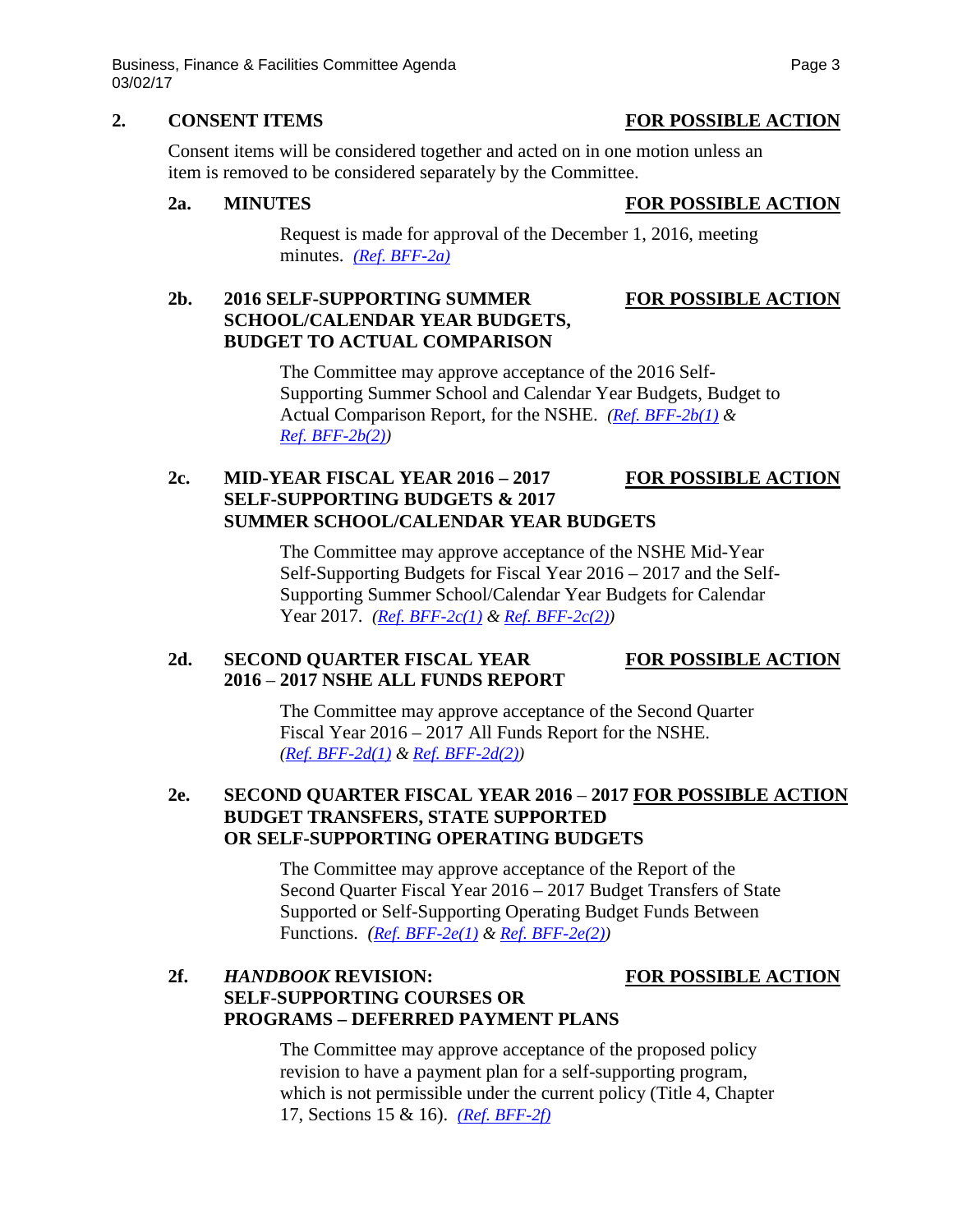# **2g. TRANSFER OF REAL FOR POSSIBLE ACTION PROPERTY AT 829 N. CENTER STREET, RENO, NV, FROM THE UNR FOUNDATION TO NSHE – RESOLUTION – UNR**

University of Nevada, Reno President Marc A. Johnson requests approval of the deed transfer of 829 N. Center Street, Reno, Nevada, APN: 007-183-07, from the University of Nevada, Reno Foundation to the Nevada System of Higher Education as a gift on behalf of the University of Nevada, Reno. *[\(Ref. BFF-2g\)](http://system.nevada.edu/tasks/sites/Nshe/assets/File/BoardOfRegents/Agendas/2017/mar-mtgs/bff-refs/BFF-2g.pdf)*

# **2h. AUTHORIZATION FOR FOR POSSIBLE ACTION PRE-APPROVAL TO SELL REAL PROPERTY LOCATED AT 2747 PARADISE ROAD, #1805, LAS VEGAS, NV – RESOLUTION – UNR**

University of Nevada, Reno President Marc A. Johnson requests approval of a Resolution to allow the Chancellor or his designee to sell the property located at 2747 Paradise Road, #1805, Las Vegas, Nevada, APN: 162-09-614-096, at or above the current appraised value and to sign all sales related documents, after consultation with and review by the Vice Chancellor for Legal Affairs. *[\(Ref. BFF-2h\)](http://system.nevada.edu/tasks/sites/Nshe/assets/File/BoardOfRegents/Agendas/2017/mar-mtgs/bff-refs/BFF-2h.pdf)*

*ESTIMATED TIME: 10 mins.*

# **3. SECOND QUARTER FISCAL YEAR 2016** – **2017 INFORMATION ONLY FISCAL EXCEPTIONS AND STATUS OF STATE APPROPRIATIONS**

The Second Quarter Fiscal Year 2016 – 2017 Report of Fiscal Exceptions of Self-Supporting Accounts and Status of State Supported Operating Budget Revenues will be presented. *[\(Ref. BFF-3a](http://system.nevada.edu/tasks/sites/Nshe/assets/File/BoardOfRegents/Agendas/2017/mar-mtgs/bff-refs/BFF-3a.pdf) & [Ref. BFF-3b\)](http://system.nevada.edu/tasks/sites/Nshe/assets/File/BoardOfRegents/Agendas/2017/mar-mtgs/bff-refs/BFF-3b.pdf)*

*ESTIMATED TIME: 10 mins.*

## **4. NSC PUBLIC-PRIVATE STUDENT INFORMATION ONLY HOUSING**

Nevada State College President Bart J. Patterson presents for information the status of the Public-Private Student Housing project at NSC. *[\(Ref. BFF-4\)](http://system.nevada.edu/tasks/sites/Nshe/assets/File/BoardOfRegents/Agendas/2017/mar-mtgs/bff-refs/BFF-4.pdf)*

*ESTIMATED TIME: 10 mins.*

# **5. NEW SCHOOL OF THE ARTS, FINE FOR POSSIBLE ACTION ARTS BUILDING – BANK PROMISSORY NOTE RESOLUTION – UNR**

University of Nevada, Reno President Marc A. Johnson requests approval of a Resolution to secure a competitively bid, fixed-rate, 5-year bank loan in an amount up to \$12.625 million. *[\(Ref. BFF-5\)](http://system.nevada.edu/tasks/sites/Nshe/assets/File/BoardOfRegents/Agendas/2017/mar-mtgs/bff-refs/BFF-5.pdf)*

*ESTIMATED TIME: 10 mins.*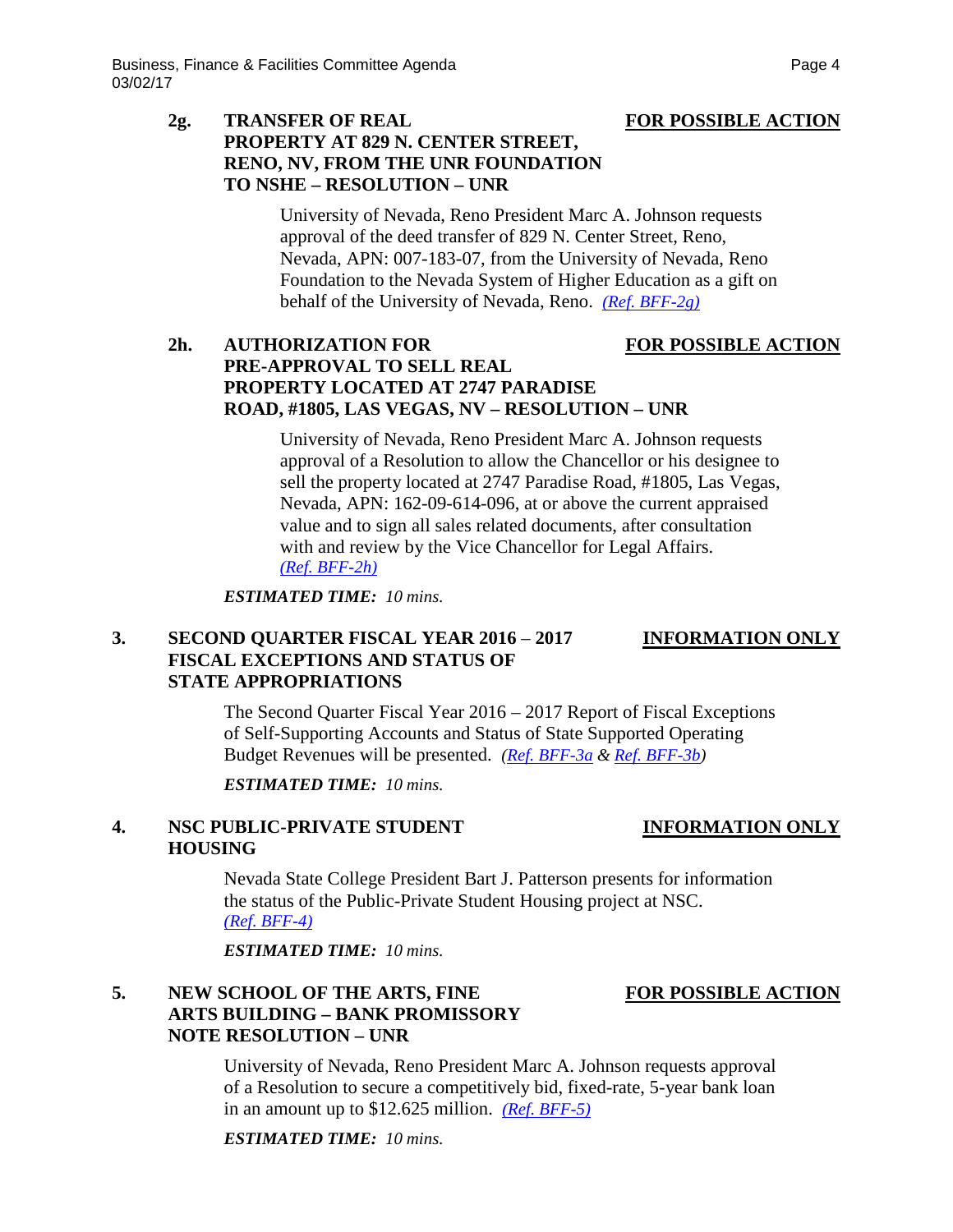# **6. CLARK COUNTY WATER RECLAMATION FOR POSSIBLE ACTION DISTRICT (CCWRD) SEWER INFRASTRUCTURE OWNERSHIP TRANSFER TO UNLV FOR MARYLAND CAMPUS AND APPROVAL OF A NEW GRANT OF EASEMENT FOR CCWRD INFRASTRUCTURE REMAINING ON CAMPUS - UNLV**

University of Nevada, Las Vegas President Len Jessup requests approval of the Private Sewer Agreement which will allow UNLV to assume ownership of specifically identified CCWRD sewer infrastructure located on the UNLV Maryland Campus. In addition, President Jessup requests approval of the Grant of Easement for sewer facilities that will remain under CCWRD ownership but are located on UNLV owned property. President Jessup also requests that the Chancellor or his designee be authorized to finalize, approve, and execute any additional easements and/or ancillary documents necessary to complete the transition described herein; provided such documents are first approved as to legal form by the Vice Chancellor for Legal Affairs. *(Ref. [BFF-6\)](http://system.nevada.edu/tasks/sites/Nshe/assets/File/BoardOfRegents/Agendas/2017/mar-mtgs/bff-refs/BFF-6.pdf)*

*ESTIMATED TIME: 5 mins.*

# **7. BUSINESS OFFICE CENTRALIZATION INFORMATION ONLY AND SHARED SERVICES**

As a standing item related to the efficiency and effectiveness charge of this Committee, NSHE staff will update the Board on initiatives related to centralization and shared service opportunities in NSHE business office functions. As a follow-up to the discussion at the September 2016 meeting, this item will also include an update regarding purchasing office structure and potential purchasing collaborations.

*ESTIMATED TIME: 15 mins.*

# **8. TIER I AND TIER II SUPPLIER DIVERSITY INFORMATION ONLY SPENDING REPORTS**

Board Policy (*Handbook* Title 4, Chapter 10, Section 2) requires annual reporting on the results of supplier diversity efforts. Attached for the Board's information are the reports for FY 16. NSHE staff will provide an update on this initiative. *[\(Ref. BFF-8\)](http://system.nevada.edu/tasks/sites/Nshe/assets/File/BoardOfRegents/Agendas/2017/mar-mtgs/bff-refs/BFF-8.pdf)*

*ESTIMATED TIME: 10 mins.*

Items for consideration at future meetings may be suggested. Any discussion of an item under "New Business" is limited to description and clarification of the subject matter of the item, which may include the reasons for the request.

*ESTIMATED TIME: 5 mins.*

## **9. NEW BUSINESS INFORMATION ONLY**